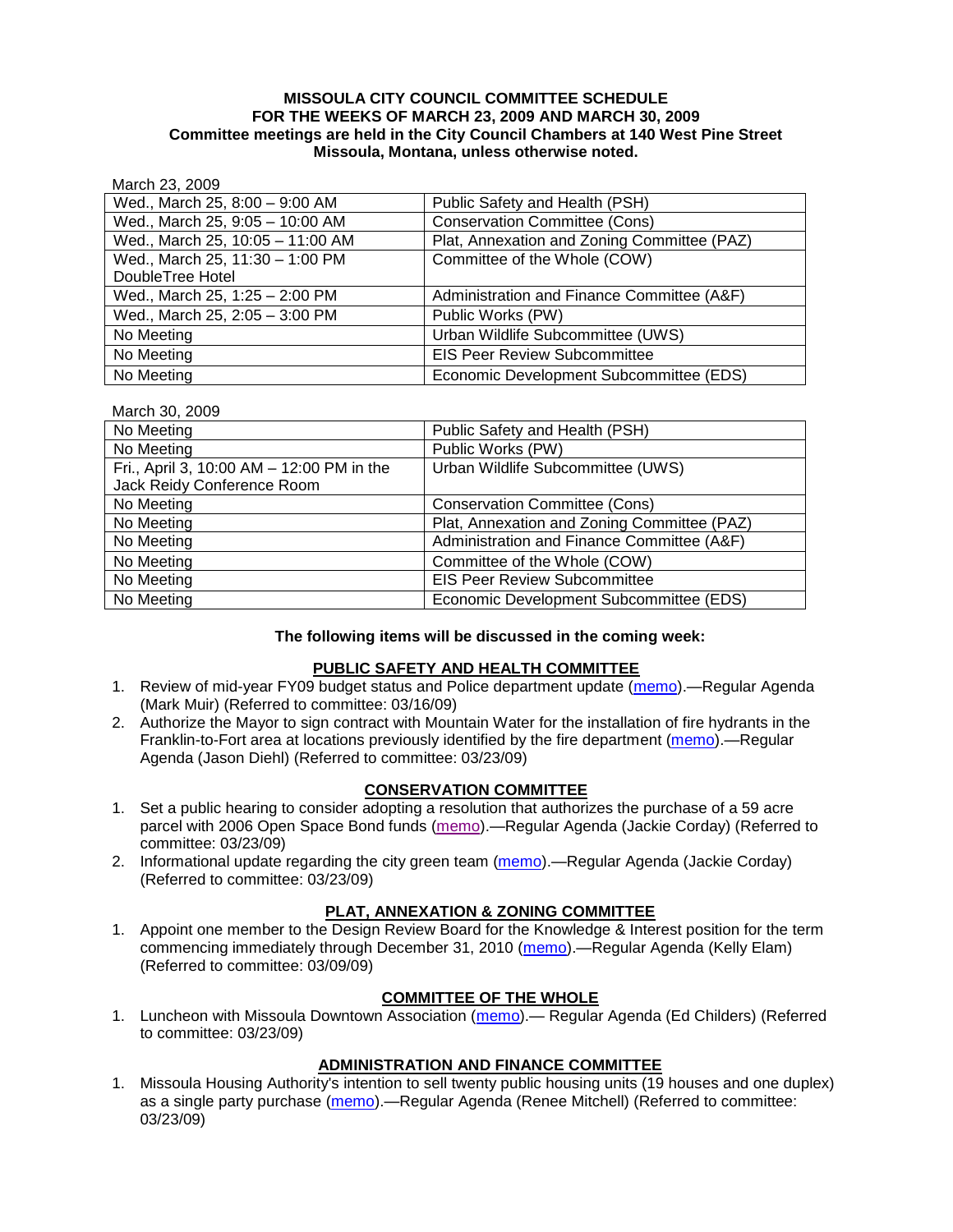# **PUBLIC WORKS COMMITTEE**

- 1. Review bids for curb and sidewalk improvement project and pass a resolution to confirm the order for curb and sidewalk improvements in the Johnson St. – 3rd to 11th and Grant St. – 8th to 10th area - Project 07-042 [\(memo\)](ftp://ftp.ci.missoula.mt.us/packets/council/2009/2009-03-23/Referrals/ConfirmOrder07042REF.pdf).—Regular Agenda (Doug Harby) (Referred to committee: 03/23/09)
- 2. Review bids for curb and sidewalk improvement project, award bid to lowest responsible bidder and authorize return of bid bonds for Project 07-042: Johnson St. – 3rd to 11th and Grant St. – 8th to 10th area [\(memo\)](ftp://ftp.ci.missoula.mt.us/packets/council/2009/2009-03-23/Referrals/BidAward07042REF.pdf).—Regular Agenda (Doug Harby) (Referred to committee: 03/23/09)
- 3. Review bids for curb and sidewalk improvement project and pass a resolution to confirm the order for curb and sidewalk improvements for Johnson St. – 14th to North Ave. Area - Project 07-044 [\(memo\)](ftp://ftp.ci.missoula.mt.us/packets/council/2009/2009-03-23/Referrals/ConfirmOrder07044REF.pdf).—Regular Agenda (Doug Harby) (Referred to committee: 03/23/09)
- 4. Review bids for curb and sidewalk improvement project, award bid to lowest responsible bidder and authorize return of bid bonds for Project 07-044: Johnson St – 14th to North Ave. area [\(memo\)](ftp://ftp.ci.missoula.mt.us/packets/council/2009/2009-03-23/Referrals/BidAward07044REF.pdf).— Regular Agenda (Doug Harby) (Referred to committee: 03/23/09)
- 5. Review bids for curb and sidewalk improvement project and pass a resolution to confirm the order for curb and sidewalk improvements for project in the 14th St. – Johnson to Eaton Area - Project 07-045 [\(memo\)](ftp://ftp.ci.missoula.mt.us/packets/council/2009/2009-03-23/Referrals/ConfirmOrder07045REF.pdf).—Regular Agenda (Doug Harby) (Referred to committee: 03/23/09)
- 6. Review bids for curb and sidewalk improvement project, award bid to lowest bidder and authorize return of bid bonds for Project 07-045: 14th St. - Johnson to Eaton Area [\(memo\)](ftp://ftp.ci.missoula.mt.us/packets/council/2009/2009-03-23/Referrals/BidAward07045REF.pdf).—Regular Agenda (Doug Harby) (Referred to committee: 03/23/09)
- 7. Review proposed curb and sidewalk improvement project and pass a resolution to order the improvements which also directs that notice be given to all affected property owners for Project 08- 004, Lolo Street from Missoula Avenue to Rattlesnake Drive [\(memo\)](ftp://ftp.ci.missoula.mt.us/packets/council/2009/2009-03-23/Referrals/Order08004REF.pdf).—Regular Agenda (Doug Harby) (Referred to committee: 03/23/09)
- 8. Approve an encroachment permit for 218 East Front Street for a glass and steel awning overhanging the sidewalk [\(memo\)](ftp://ftp.ci.missoula.mt.us/packets/council/2009/2009-03-23/Referrals/Encroach218FrontREF.pdf).—Regular Agenda (Doug Harby) (Referred to committee: 03/23/09)

# **URBAN WILDLIFE SUBCOMMITTEE**

1. Discussion of efforts to reduce problems with bears within city limits [\(memo\)](ftp://ftp.ci.missoula.mt.us/Packets/Council/2008/2008-09-08/Referrals/UWSBearReferral.pdf)—Regular Agenda (Pam Walzer) (Referred to committee: 09/08/08)

### 

### **The following items have been referred to City Council committees, but the committees will not discuss them in the coming week:**

### **PUBLIC SAFETY AND HEALTH COMMITTEE**

- 1. Police Department Update Ongoing in Committee. (Mark Muir)
- 2. Fire Department Update Ongoing in Committee (Tom Steenberg)
- 3. Health Department Update Ongoing in Committee. (Ellen Leahy)
- 4. An [ordinance](ftp://ftp.ci.missoula.mt.us/Packets/Council/2007/2007-02-05/07-01-31 Helmet and bikes psh.htm) amending Chapter 10.42 of the Missoula Municipal Code entitled "Bicycles" that would require minors to wear headgear while bicycling on streets, roadways, sidewalks, alleys and trails; and holding responsible the parent or guardian of a minor found to be in violation of this ordinance. [\(Alternative Ordinance\)](ftp://ftp.ci.missoula.mt.us/Packets/Council/2007/2007-02-26/07-02-19_Alternative_Helmet_and_bikes.htm) [\(PS&H\)](ftp://ftp.ci.missoula.mt.us/Packets/Council/2007/2007-02-05/070131psh.pdf) (Returned from Council floor: 2/26/07)
- 5. Update on the Police facility project. [\(memo\)](ftp://ftp.ci.missoula.mt.us/Packets/Council/2008/2008-05-12/Referrals/Buildingpresentationreferral.htm) Regular Agenda (Mark Muir)(Referred to committee: 05/12/08)
- 6. Ordinance repealing Chapter 5.44 entitled "Ambulances" and creating a new Chapter 5.45 entitled, "Ambulance Services." [\(memo\)](ftp://ftp.ci.missoula.mt.us/Packets/Council/2008/2008-05-12/Referrals/080508AmbulanceOrdinanceReferral.htm) [\(Update Memo 12/15/08\)](ftp://ftp.ci.missoula.mt.us/Packets/Council/2008/2008-12-15/081212AmbulanceOrdinanceReferralUpdated.pdf)[\(Ordinance 02/23/09\)](ftp://ftp.ci.missoula.mt.us/Packets/Council/2009/2009-04-06/AmbulanceOrdinanceFinal090223.pdf) [\(Performance](ftp://ftp.ci.missoula.mt.us/Packets/Council/2009/2009-01-12/MESIPerformanceContract090107.pdf)  [Contract 01/07/09\)](ftp://ftp.ci.missoula.mt.us/Packets/Council/2009/2009-01-12/MESIPerformanceContract090107.pdf) [\(Performance Contract 02/23/09\)](ftp://ftp.ci.missoula.mt.us/Packets/Council/2009/2009-04-06/PerformanceContractFinal090223.pdf) – Regular Agenda (Jason Diehl)(Referred to committee: 05/12/08)
- 7. An [ordinance](ftp://ftp.ci.missoula.mt.us/Packets/Council/2008/2008-12-15/2008CatOrdinanceAmendment%5B1%5D.pdf) amending Missoula Municipal Code Chapter 6.09 entitled "Missoula Cat Ordinance" section 6.09.010 through 6.09.090 to amend definitions, to limit the number of cats over the age of four months that a person, family, or household can harbor, keep, or maintain to five and to enact other general amendments. [\(PS&H\)](ftp://ftp.ci.missoula.mt.us/Packets/Council/2008/2008-12-15/081210psh.pdf) (Returned from Council floor: 01/12/09)
- 8. An [ordinance](ftp://ftp.ci.missoula.mt.us/Packets/Council/2008/2008-12-15/DogOrdinance--PSHrevisions.pdf) amending Missoula Municipal Code Title 6 entitled "Animals" generally amending Chapter 6.04 entitled "Animals Running at Large" and Chapter 6.08 entitled "Dogs and Pet Shops," increasing the fee when an animal is impounded and establishing a fee for a boarding kennel license. [\(PS&H\)](ftp://ftp.ci.missoula.mt.us/Packets/Council/2008/2008-12-15/081210psh.pdf) (Returned from Council floor: 01/12/09)
- 9. Discussion on an ordinance amending Title 10 entitled "Vehicles and Traffic" Chapter 10.20 entitled "Operation of Vehicles" by adopting and establishing new sections 10.20.300, 10.20.310 and 10.20.320 generally prohibiting the use of hand-held mobile telephones and other electronic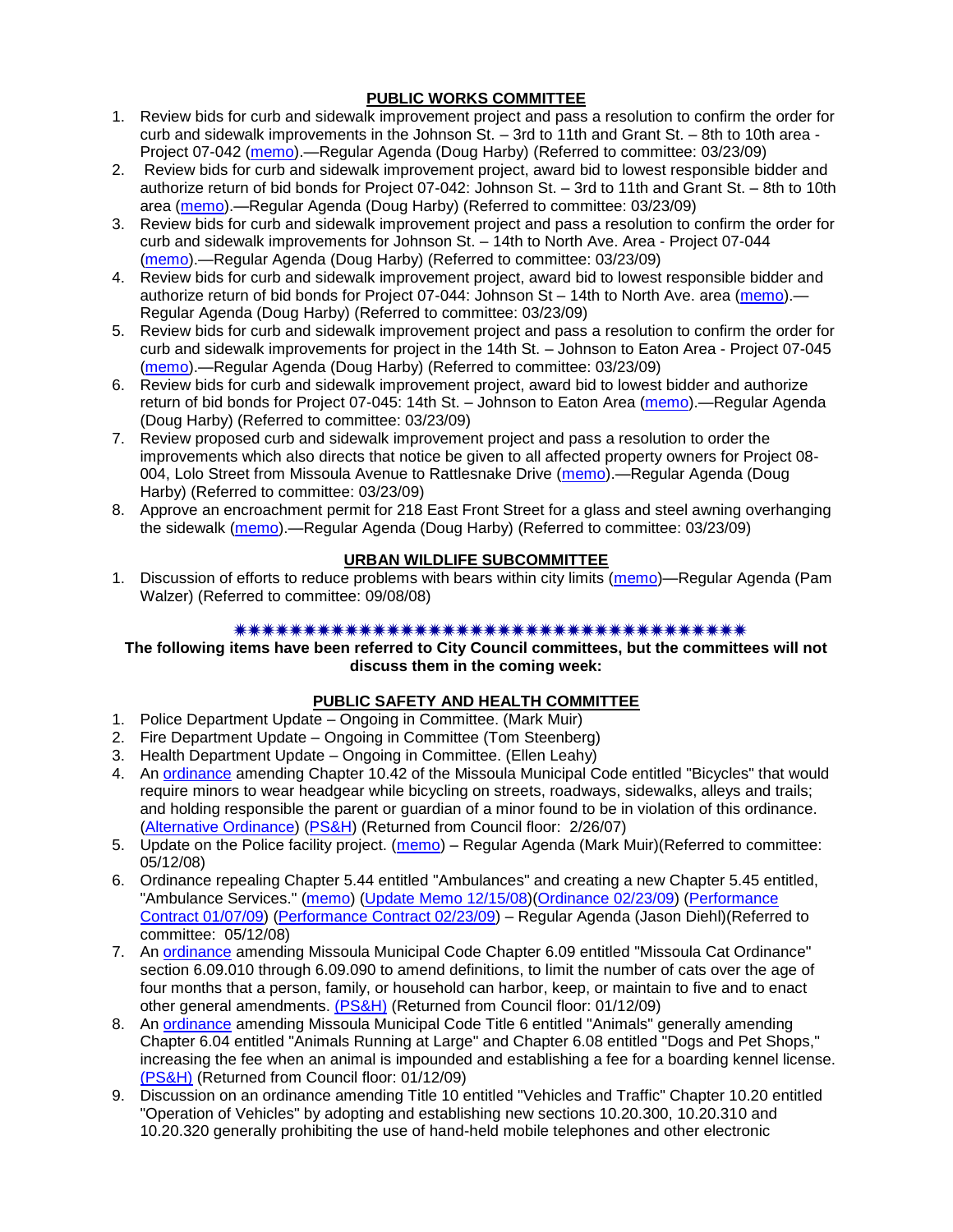communication devices while simultaneously operating a motor vehicle or a bicycle [\(memo\)](ftp://ftp.ci.missoula.mt.us/Packets/Council/2009/2009-03-09/Referrals/CellPhonesReferral.pdf).— Regular Agenda (Dave Strohmaier) (Referred to committee: 03/09/09)

- 10. Clarification of current leash laws [\(memo\)](ftp://ftp.ci.missoula.mt.us/Packets/Council/2009/2009-03-02/Referrals/leash_law_discussion_referral.pdf).—Regular Agenda (Marilyn Marler) (Referred to committee: 3/2/09)
- 3. Fire department FY09 budget update [\(memo\)](ftp://ftp.ci.missoula.mt.us/Packets/Council/2009/2009-03-16/Referrals/FireDeptFY09BudgetUpdateRef.pdf).—Regular Agenda (Jason Diehl) (Referred to committee: 03/16/09)

# **CONSERVATION COMMITTEE**

- 1. Greenhouse Gas Subcommittee update.—Ongoing in committee (Marilyn Marler)
- 2. Discuss the ownership, licensing and permitting for Brennan's Wave [\(memo\)](ftp://ftp.ci.missoula.mt.us/Packets/Council/2008/2008-09-08/Referrals/ReferralBrennansWaveLicensing.pdf)—Regular Agenda (Donna Gaukler) (Referred to committee: 09/08/08)
- 3. Goal setting with Greenhouse Gas and Energy Conservation Team [\(memo\)](ftp://ftp.ci.missoula.mt.us/Packets/Council/2008/2008-09-08/Referrals/GGECTdialog.pdf)—Regular Agenda (Pam Walzer) (Referred to committee: 09/08/08)
- 4. Discussion of parks objectives [\(memo\)](ftp://ftp.ci.missoula.mt.us/Packets/Council/2009/2009-01-26/Referrals/parks_projects_referral.pdf).—Regular Agenda (Jason Wiener) (Referred to committee: 01/26/09)
- 5. Approve construction contracts for Phase 1 of White Pine Park Construction [\(memo\)](ftp://ftp.ci.missoula.mt.us/Packets/Council/2009/2009-02-09/Referrals/ReferralWhitePinePark/(2/).pdf).—Regular Agenda (Donna Gaukler) (Referred to committee: 02/09/09)
- 6. A policy statement for enhanced forest practices [\(memo\)](ftp://ftp.ci.missoula.mt.us/Packets/Council/2009/2009-02-23/Referrals/Forest_Practices_Referral.pdf).—Regular Agenda (Marilyn Marler and Ben Schmidt) (Referred to committee: 02/23/09)
- 7. Clarification of current leash laws [\(memo\)](ftp://ftp.ci.missoula.mt.us/Packets/Council/2009/2009-03-02/Referrals/leash_law_discussion_referral.pdf).—Regular Agenda (Marilyn Marler) (Referred to committee: 3/2/09)

# **PLAT, ANNEXATION & ZONING COMMITTEE**

- 1. Annexation. (see separate list at City Clerk's Office for pending annexations) (Ongoing in Committee)
- 2. Update the Rattlesnake Valley Comprehensive Plan Amendment [\(memo\)](ftp://ftp.ci.missoula.mt.us/Packets/Council/2007/2007-04-02/Referrals/Rattlesnake_Plan_Update_referral.pdf).—Regular Agenda (Dave Strohmaier) (Referred to committee: 04/02/07)
- 3. Adopt permanent zoning for certain unzoned parcels in the upper west Rattlesnake Valley. [\(memo\)](ftp://ftp.ci.missoula.mt.us/Packets/Council/2007/2007-03-26/Referrals/P-1_zoning_ref.htm) (Returned from Council floor: 8/06/07)
- 4. Discuss council's interest in pursuing a negotiated settlement over disputed trail conditions for Clark Fork Terrace No. 2 Subdivision [\(memo\)](ftp://ftp.ci.missoula.mt.us/Packets/Council/2008/2008-02-25/Referrals/Clark_Fork_Terrace_2.pdf).—Regular Agenda (Mayor Engen/Jim Nugent) (Referred to committee: 02/25/08)
- 5. Request to rezone the property legally described as Lot 3 of Scott Street Lots Subdivision, located in Section 16, T13N, R19W, P.M.M. form D (Industrial) to I-1 (Light Industrial), based on the finding of fact and conclusions of law. (PAZ [05/21/08\)](ftp://ftp.ci.missoula.mt.us/Packets/Council/2008/2008-06-02/080521paz.pdf) (Returned from Council floor: 6/2/08)
- 6. An [ordinance](ftp://ftp.ci.missoula.mt.us/Packets/Council/2008/2008-05-19/Public_Hearings/LincolnSchoolInterimP-2ord.pdf) to rezone property located at Rattlesnake Valley Lincoln School Cultural Center from R-8 (Residential) to P-2 (Public Lands and Institutions) as an interim urgency measure, pursuant to section 76-2-306, MCA. The property is legally described as Lots 1, 2, and 13 of the School House Addition (within the Park Addition), Section 14, T13N, R19W, P.M.M. If approved, the interim zoning will be in effect for a period of 6 months. [\(memo\)](ftp://ftp.ci.missoula.mt.us/Packets/Council/2008/2008-05-19/Public_Hearings/LincolnSchoolInterimPermZonMemo.pdf) [\(updated memo 05/16/08\)](ftp://ftp.ci.missoula.mt.us/Packets/Council/2008/2008-05-19/Public_Hearings/LincolnSchoolInterimPermZonMemo.pdf)[\(PAZ\)](ftp://ftp.ci.missoula.mt.us/Packets/Council/2008/2008-05-12/080507paz.htm) (Returned from Council floor: 5/19/08)
- 7. Discussion of OPG's proposed [task list](ftp://ftp.ci.missoula.mt.us/Packets/Council/2008/2008-07-07/UITaskList.pdf) [\(Urban Initiatives work plan\)](ftp://ftp.ci.missoula.mt.us/Packets/Council/2006/2006-06-12/Referrals/Urban_Init.htm).—Regular Agenda (Mike Barton) (Referred to committee: 06/12/06)
- 8. Orchard Homes discussion and work session to set a foundation for considering annexation, rezoning, and subdivision proposals within the context of City land use and infrastructure policy. [\(memo\)](ftp://ftp.ci.missoula.mt.us/Packets/Council/2008/2008-07-14/Referrals/OrchardHomesDiscMemo.pdf)—Regular Agenda (Roger Millar) (Referred to committee: 07/14/08)
- 9. Correct the conflict in the height calculation regulations, between written language (a building envelope shall be established by showing the maximum vertical height allowed by zoning from finished grade) and the drawing on [page 151 o](ftp://www.co.missoula.mt.us/opg2/Documents/CurrentRegulations/CityZoningTitle19/CH19.67Hillside.pdf)f the [Zoning Ordinance.](ftp://www.co.missoula.mt.us/opg2/Documents/CurrentRegulations/CityZoningTitle19/CityOrdinanceLP.htm)--Regular Agenda (Ed Childers) (Referred to committee: 3/27/06)
- 10. Ongoing discussion of City planning issues with members of the Planning Board.--Regular Agenda (Bob Jaffe) (Referred to committee: 3/20/06)
- 11. Discussion on assuring the currency of growth policy amendments [\(memo\)](ftp://ftp.ci.missoula.mt.us/Packets/Council/2008/2008-09-08/Referrals/Plan_updates.pdf)—Regular Agenda (Dave Strohmaier) (Referred to committee: 09/08/08)
- 12. Consider an interim emergency ordinance for proposed amendments to the City Zoning Ordinance, Chapter 19.90 Signs [\(memo\)](ftp://ftp.ci.missoula.mt.us/Packets/Council/2008/2008-12-15/Referrals/ElectronicSignOrdinanceMemo.pdf).—Regular Agenda (Tom Zavitz) (Referred to committee: 12/15/08)
- 13. Consolidated Public Review Draft of the Missoula City Zoning Ordinance submitted by Duncan Associates to the Missoula Consolidate Planning Board for its review and recommendation [\(memo\)](ftp://ftp.ci.missoula.mt.us/Packets/Council/2009/2009-02-09/Referrals/CodeRewritetoPBMemo.pdf).—Regular Agenda (Roger Millar) (Referred to committee: 02/09/09)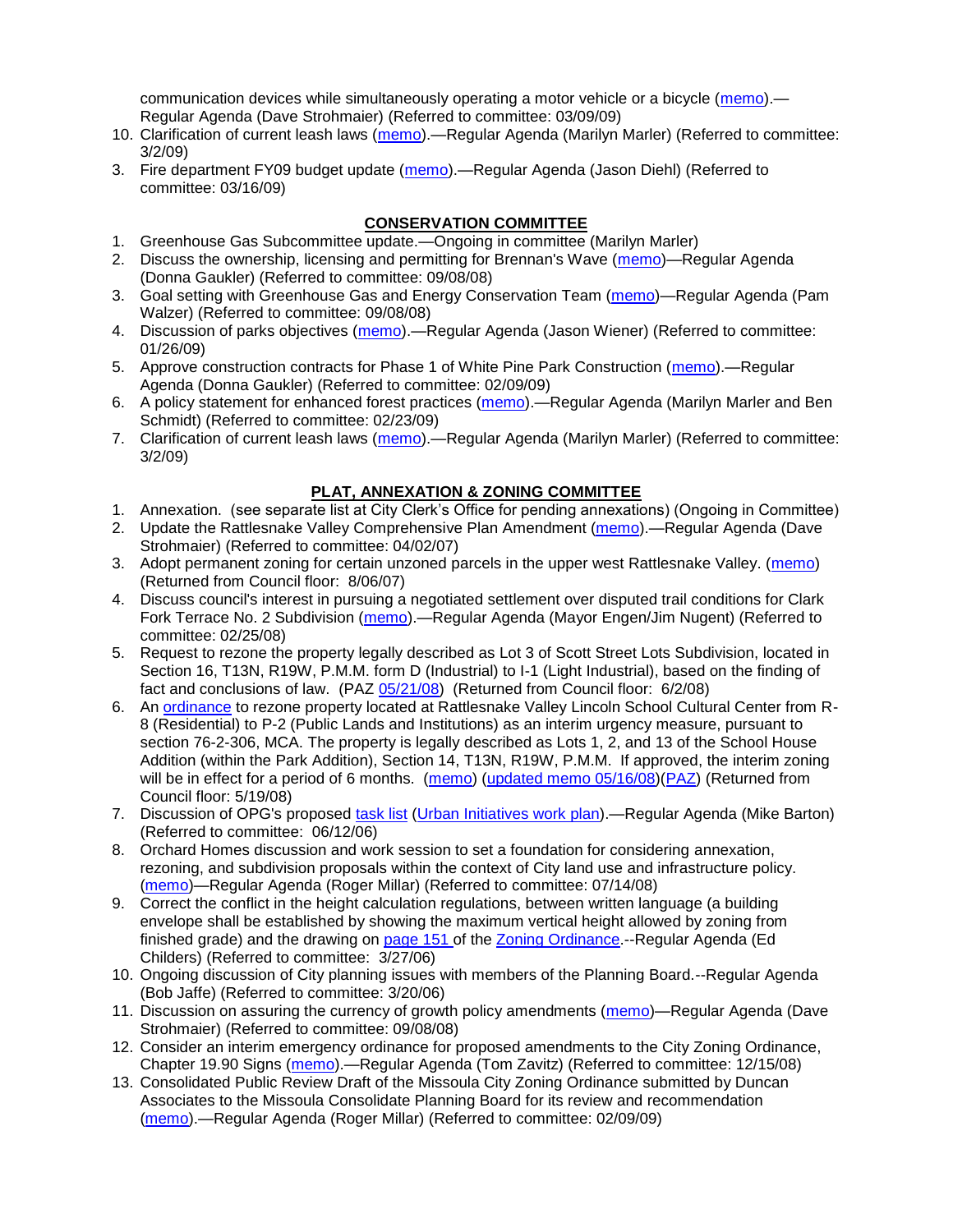# **ADMINISTRATION AND FINANCE COMMITTEE**

- 1. Approve claims. (Ongoing) (Consent Agenda)
- 2. Approve journal vouchers. (Ongoing) (Consent Agenda)
- 3. Approve budget transfers. (Ongoing) (Consent Agenda)
- 4. Update from the Missoula Performing Arts Center [\(memo\)](ftp://ftp.ci.missoula.mt.us/Packets/Council/2008/2008-04-07/Referrals/Performing_Arts_Center.pdf).—Regular Agenda (Dave Strohmaier) (Referred to committee: 04/07/08)
- 5. [Resolution](ftp://ftp.ci.missoula.mt.us/Packets/Council/2008/2008-09-22/referrals/Sewerrateresolution.pdf) revising the City's sewer use fee structure and increasing sanitary sewer rates by 5% per year for four years to support infrastructure improvements required to operate the city's sanitary sewer system. [\(A&F\)](ftp://ftp.ci.missoula.mt.us/Packets/Council/2008/2008-10-06/081001af.pdf) [\(Slideshow presentation as a webpage\)](ftp://ftp.ci.missoula.mt.us/Packets/Council/2008/2008-11-03/2008-11-03SewerUserRateIncrease_files/frame.htm) (Returned from Council floor: 11/03/08)
- 6. An ordinance amending the municipal code as it relates to bike licensing.  $(A&F)$  (Returned from council floor: 12/15/08)
- 7. Amend City Council Rule 21(a) to clarify quorum requirements [\(memo\)](ftp://ftp.ci.missoula.mt.us/Packets/Council/2008/2008-04-28/Referrals/CouncilRule21aReferral.pdf).—Regular Agenda (Jason Wiener) (Referred to committee: 04/28/08) (*Tabled in Committee on 02/11/09*)
- 9. Review the FY 2010-14 CIP projects in committee [\(memo\)](ftp://ftp.ci.missoula.mt.us/Packets/Council/2009/2009-03-23/Referrals/RefAFCIPBudgetReviewFY2010-2014CIP.pdf).—Regular Agenda (Brentt Ramharter) (Referred to committee: 03/23/09)

# **PUBLIC WORKS COMMITTEE**

- 1. Consider the sizes of grease interceptors for the restaurant industry [\(memo\)](ftp://ftp.ci.missoula.mt.us/Packets/Council/2008/2008-04-21/Referrals/Industrial_waste_restaurants.pdf).—Regular Agenda (Stacy Rye and Bob Jaffe) (Referred to committee: 04/21/08)
- 2. Consider restructuring the city's Sewer Loan Program along the lines of the recently approved change to the Sidewalk & Curb Loan Fund.—Regular Agenda (Ed Childers) (Referred to committee: 06/26/06)
- 3. Discussion item regarding complete streets [\(memo\)](ftp://ftp.ci.missoula.mt.us/Packets/Council/2008/2008-11-03/Referrals/completestreetsreferral.pdf).—Regular Agenda (Jason Wiener) (Referred to committee: 11/03/08)
- 4. Information item to present the City's Master Sidewalk Plan. [\(memo\)](ftp://ftp.ci.missoula.mt.us/packets/council/2009/2009-01-12/Referrals/MstrSdwlkPlnREF.pdf)—Regular Agenda (Doug Harby) (Referred to committee: 01/12/09)
- 5. Discussion item to consider vacating portions of an 1896 petition County road on the westerly side of Miller Creek Road [\(memo\)](ftp://ftp.ci.missoula.mt.us/packets/council/2008/2008-10-06/Referrals/MllrCkROWVacREF.pdf).—Regular Agenda (Monte Sipe) (Referred to committee: 10/06/08)
- 6. Discuss CS Porter School Crossing issue and develop approaches to remediate [\(memo\)](ftp://ftp.ci.missoula.mt.us/Packets/Council/2009/2009-02-23/Referrals/ReferralCSPorter.pdf).—Regular Agenda (Ed Childers) (Referred to committee: 02/23/09)
- 7. Discussion of local, city-sponsored energy production [\(memo\)](ftp://ftp.ci.missoula.mt.us/Packets/Council/2008/2008-12-22/Referrals/LocaLPowerReferral.pdf).—Regular Agenda (Ed Childers) (Referred to committee: 12/22/08)
- 8. Information item to review the Rattlesnake Valley traffic engineering study [\(memo\)](ftp://ftp.ci.missoula.mt.us/packets/council/2008/2008-08-25/Referrals/RsnakeTrfficStudyREF.pdf).—Regular Agenda (Steve King) (Referred to committee: 08/25/08)
- 10. Authorize speed limits [\(memo\)](ftp://ftp.ci.missoula.mt.us/Packets/Council/2008/2008-12-08/Referrals/ReferralAuthorizeSpeedLimits.pdf) (Speed Limits Memo Steve King)[\(Presentation Maps\)](ftp://ftp.ci.missoula.mt.us/packets/council/2009/2009-01-05/Referrals/SpeedPresentation.pdf).-Regular Agenda (Ed Childers) (Referred to committee: 12/08/08)
- 11. George Elmer Drive Speed Limit [\(memo\)](ftp://ftp.ci.missoula.mt.us/Packets/Council/2008/2008-11-17/Referrals/GeorgeElmerSpeedLimit.pdf).—Regular Agenda (Bob Jaffe)(Referred to committee: 11/17/08)

### **COMMITTEE OF THE WHOLE**

- 1. Mayor's Update Ongoing in Committee. (Mayor Engen)
- 2. Updates from Council representatives on the Health Board, Community Forum, Transportation Policy Coordinating Committee, other boards and commissions as necessary. – (Ongoing in Committee)
- 3. Joint meeting of the Mayor, City Council and County Commission; a facilitated quarterly OPG review as directed in the **Interlocal Agreement**—Ongoing (Mayor Engen)
- 4. Develop short and mid-term goals [\(memo\)](ftp://ftp.ci.missoula.mt.us/Packets/Council/2007/2007-04-23/Referrals/Council_Goals.pdf).—Regular Agenda (Bob Jaffe) (Referred to committee: 4/23/2007)
- 5. Discuss possibilities for enhancing the applicant pool for vacancies on volunteer boards and commissions [\(memo\)](ftp://ftp.ci.missoula.mt.us/Packets/Council/2007/2007-09-17/Referrals/board_and_commission_recruitment.pdf).—Regular Agenda (Dave Strohmaier) (Referred to committee: 09/17/07)
- 6. Joint meeting between the Missoula City Council and the Missoula County Public Schools' Board of Trustees [\(memo\)](ftp://ftp.ci.missoula.mt.us/Packets/Council/2007/2007-09-17/Referrals/Council_School_Board_referral.pdf).—Regular Agenda (Dave Strohmaier) (Referred to committee: 09/17/07)
- 7. Examination of Office Planning and Grants [\(memo\)](ftp://ftp.ci.missoula.mt.us/Packets/Council/2008/2008-09-08/Referrals/080825HendricksonOPGreferral.pdf)—Regular Agenda (John Hendrickson) (Referred to committee: 09/08/08)
- 8. Review CIP funding mechanism, vehicle replacement policy, department vehicle use practices, specifically Police, Fire, and Parking Commission [\(memo\)](ftp://ftp.ci.missoula.mt.us/Packets/Council/2008/2008-11-10/Referrals/ReviewBudgetary.pdf).—Regular Agenda (Ed Childers) (Referred to committee: 11/10/08)
- 9. Legislative update [\(memo\)](ftp://ftp.ci.missoula.mt.us/Packets/Council/2008/2008-12-22/Referrals/LegislativeUpdate.pdf) [\(Legislative Items\)](https://missoulagov.sharepointsite.net/Public/Public.aspx).—Regular Agenda (Marty Rehbein) (Referred to committee: 12/22/08)